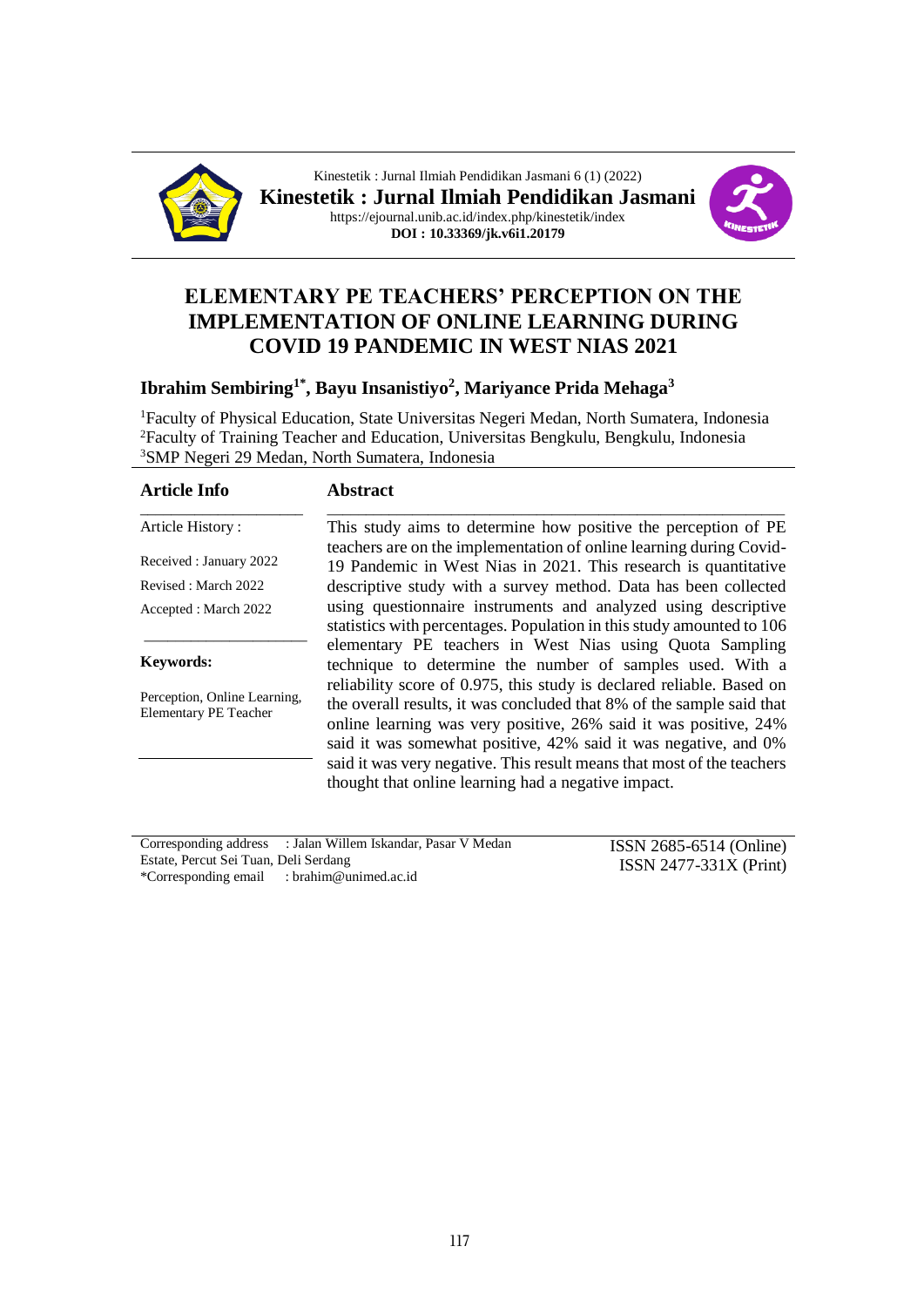# **INTRODUCTION**

With growing numbers of covid sufferers, in the middle of March 2020, provincial and local governments made policies to eliminate face-to-face learning and replace it with online learning. Looking back to the observations, the condition of online learning in West Nias is in accordance with the regulations issued by the government. According to the principal's instructions, teachers have to prepare the material and send it to students using phone or laptop. There are two learning methods used, namely online and offline because the situation and condition are still in the safe zone. Usually, the teacher gives lessons and assignments using WhatsApp, Google Classroom, Google Meeting, or Zoom. But, most of the students are not able to do the assignments because they don't understand the material presented and even got bored of online learning. Some of the obstacles faced include the distance between the teacher's and student's homes, inadequate internet connection, and students don't own any phone or laptop. This condition is the main problem for the teachers to be able to teach effectively.

Online learning is a kind of learning process that is done through an online platform. With online learning, students can learn anytime and anywhere. Online learning is currently a solution during the pandemic, but online learning is not as easy as we imagined. There are obstacles experienced by students, especially in physical, health and sports education. This is because basically they are dominated by psychomotor aspects (physical skills). In the practicum, the teacher is limited in making movements due to the less supportive place. Beside that, the absorption of the teacher in providing material to students is not as easy as it seems. As happened to students in West Nias, they need more time to adapt to new changes that indirectly affect their learning absorption. There is a concentration disorder during the learning process and the internet connection does not support it hinders the delivery of knowledge. In addition, technology and economic abilities of each student are different where not all students are able to do online learning.

It gives rise to different perceptions among PE teachers. Teachers are expected to be able to develop and control students, to cooperate with the student environment, and to think creatively, innovatively, and skillfully to encourage students to have physical fitness and healthy living habits. Every teacher is expected to know the importance of physical education in learning and other aspects. In addition, teachers must be able to activate students so that they can internalize the values contained in physical education (sportsmanship, honesty, discipline, responsibility, and cooperation).

According to Miftah Thoha (2014) in the journal (Aidil et al, 2020) Perception is essentially a cognitive process experienced by everyone in understanding information about their environment, either through sight, hearing, appreciation, feeling, and smell.

Yale, K., 2015 (in Alizamar, & Nasbahri. 2016) said that perception is a sensation that has been processed, therefore perception is often also called a top-down process or cognition of the human brain. Nugraha, 2015 in (Anim et al, 2020) Perception is a person's tendency towards something in a relative realm, it means that individual perceptions of something will vary based on the perception of each person. So that perception will also affect the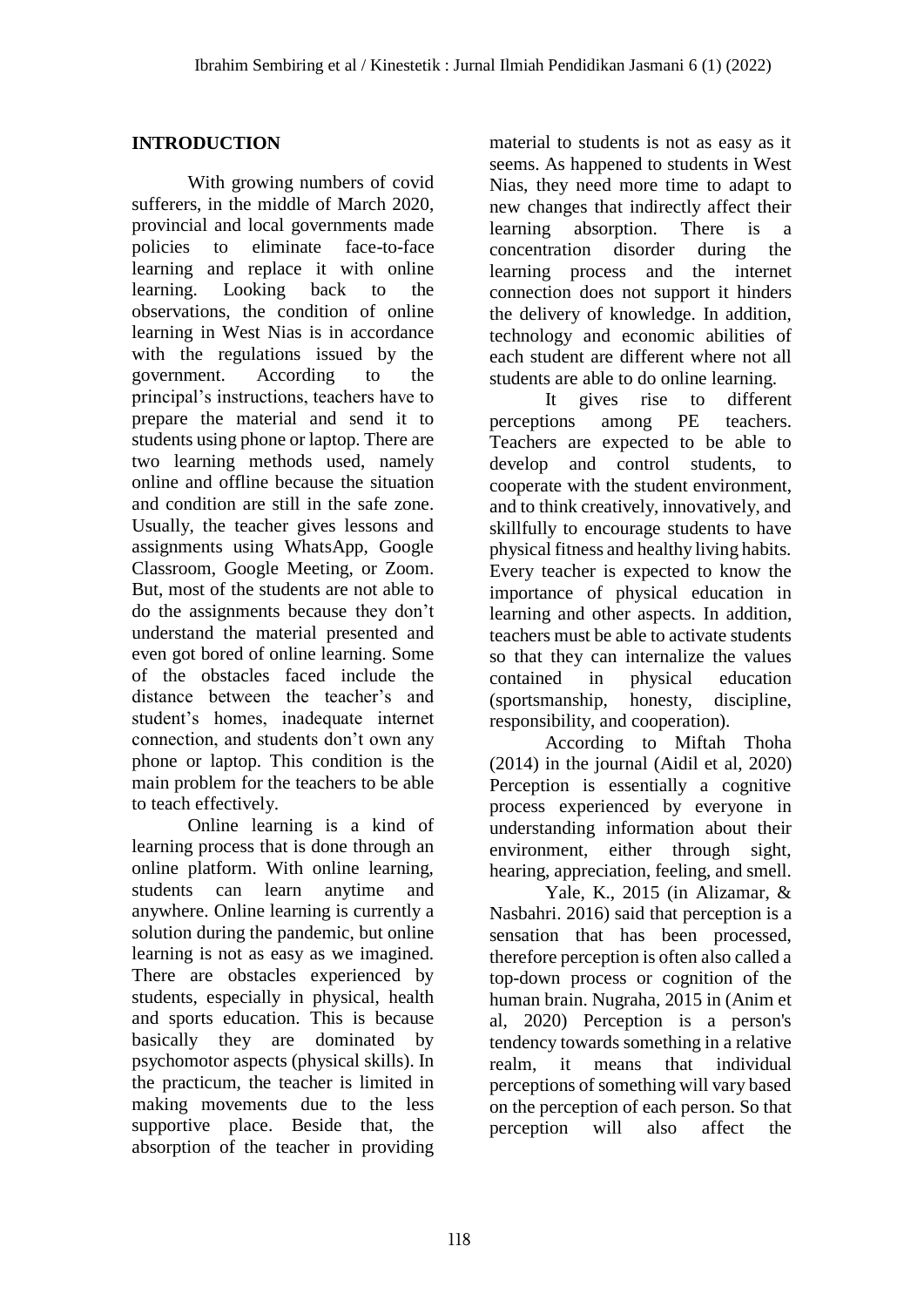differences in learning outcomes of each individual.

Rofi'ah, 2017 in the journal (Elismawarti, 2020) Perception is a person's understanding of something in accordance with the stimuli captured by the person's senses. Yazid & Ridwan, 2017 in the journal (Anim et al, 2020) says that perception is related to how to gain knowledge about objects or events at a certain time so that the perception of a person or group is different because they have a different point of view. Perception includes the interpretation of objects, signs and people from the experience of a person or group. Novinggi, (2019) in the journal (Ika yulianingsih, et al. 2020) explains that perceptions can be formed from what we think, related to the decisions we make, and about giving a definition of what is important, it can also be based on experience, depending on what is being said. expectations and motivation. The results of these observations raise a perception in a positive direction or in a negative direction. When online learning takes place, some teachers assume that students feel displeased and bored because they only listen and see movements through videos. This assumption is different from what is expected by teachers who seek interesting learning.

(Aidawati et al.,2021)Based on the existing problems in the field, it is necessary to investigate further parentteacher collaboration during online learning, usability of online learning media owned by teachers when learning online, the method used by teachers in online learning, as well as evaluation teachers on learning outcomes. Ability teacher with regard to theoretical mastery and practical in learning, such as ability managing learning, planning and implementation, evaluation of learning outcomes, and student development for

actualizing the various potentials it has. (Rahmawati & Setyaningsih, 2021) Online learning is currently very influential on the level of student learning independence. This study aims to describe the level of student learning independence in online learning Indonesian subjects. The research approach used is descriptive qualitative research

Based on the explanations above, it is necessary to conduct research on the perception of elementary PE teachers in West Nias after online learning. The teacher's perceptions will be used as an input to the government in determining the next steps. Internal factors determining this perception include mental, intelligence (knowledge), and physical aspects. While the external factors include social and environmental factors. The perception given by the teacher is important because it will determine the final outcome of the online learning process for physical education, sports and health subjects in West Nias. (Autoridad Nacional del Servicio Civil, 2021) With the current COVID-19 virus in Indonesia, it has an impact on all Public. According to Wahyu, A.J.F (2020) on March 24, 2020 Minister Education and Culture of the Republic of Indonesia issued Circular Letter Number 4 Year 2020. Regarding the Implementation of Education Policies in the Emergency Period of the Spread of COVID, In the Circular it is explained that the learning process is carried out at home through: online/distance learning is implemented to provide a learning experience that is meaningful to students.

Based on the background of the problem explained above, researchers are interested in knowing how the perception of elementary PE teachers towards the implementation of online learning during Covid-19 pandemic in West Nias in 2021. (Susilo et al., 2020) In early 2020, the world was caught off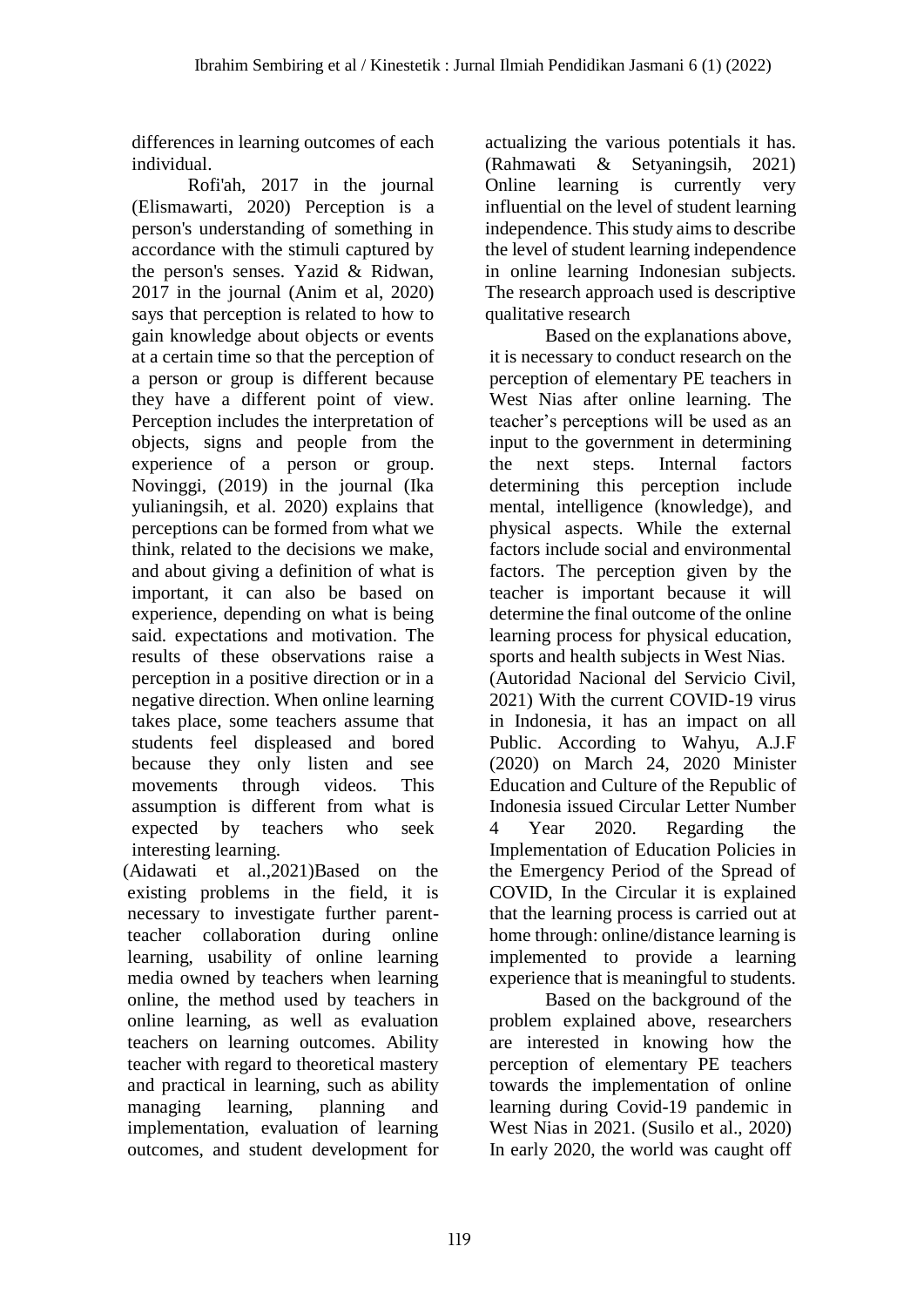guard by the outbreak of unknown pneumonia that began in Wuhan, Hubei Province. It spread rapidly throughout more than 190 countries and territories. This outbreak is named coronavirus disease 2019 (COVID-19), caused by severe acute respiratory syndrome coronavirus-2 (SARS-CoV-2). The spread of this disease has had wide social and economic impacts. There are many controversies surrounding this disease, such as diagnosis, management, and prevention. Therefore, we conducted a review of current literature related to COVID-19 that have been published since the beginning of 2020 until the end of March 2020. (Shafaruddin et al., 2013)Currently, the higher education system is in a continuous process of change. There is a changing paradigm in learning that is nowadays being carried out online, or what is commonly known as e-learning.

The research problems are how the implementation of health and Physical sport education towards character building on discipline, honesty, responsibility, politeness, and social relationship. The objective of this research is to gain the implementation of health and Physical education towards character building on discipline, honesty, responsibility, politeness, and social relationship.This research used quantitative and qualitative descriptive approach.

Currently, The higher education system is in a continuous process of change. There is a changing paradigm in learning that is commonly known as elearning. (Mendrofa, 2021) Physical Education and Sports Health is a subject with lots of physical activity such as running, throwing, hitting, and jumping. Before the pandemic Covid-19, a lot was carried out outside the classroom or outside school for schools that don't have a field. After this pandemic, all activities

teaching and learning at school were stopped so that the implementation of PJOK learning turned into online learning which cannot be carried out arbitrarily outdoors without following protocol health that has been determined by the government. (Siregar, 2021) In PJOK, the educational process prioritizes physical activity as a medium to foster a healthy lifestyle, develop physically, mentally and socially harmonious, harmonious and balanced. In the Minister of National Education of the Republic of Indonesia Number 23 of 2006 it is stated that the physical, sport, and health subjects aim to shape the character of students to be physically and mentally healthy, and foster a sense of sportsmanship. (Mayssara A. Abo Hassanin Supervised, 2014), (Mendrofa, 2021) Now the problem of the Covid-19 pandemic shows that education has switched to digital and the government has firmly established distance learning (PJJ) digitally for the sake of the integrity of the safety of the human soul. The research was conducted using library research methods and using secondary data from scientific journals as the basis for the relevance of supporting this research. The data analysis technique uses secondary data collection, exposure, and conclusions by using a qualitative approach. The result of the literature research is that PJOK learning can be implemented and has the potential to continue during the current covid-19 period. The steps for learning PJOK PJJ can be by describing project lessons such as the use of digital video applications and as Indonesian citizens, they must continue to carry out the mandate to remain intelligent and dignified citizens. Learning or education must continue to be carried out during the covid-19 period with the PJJ route or in the network until it is time to follow government regulations for the safety of humans during the covid-19 period.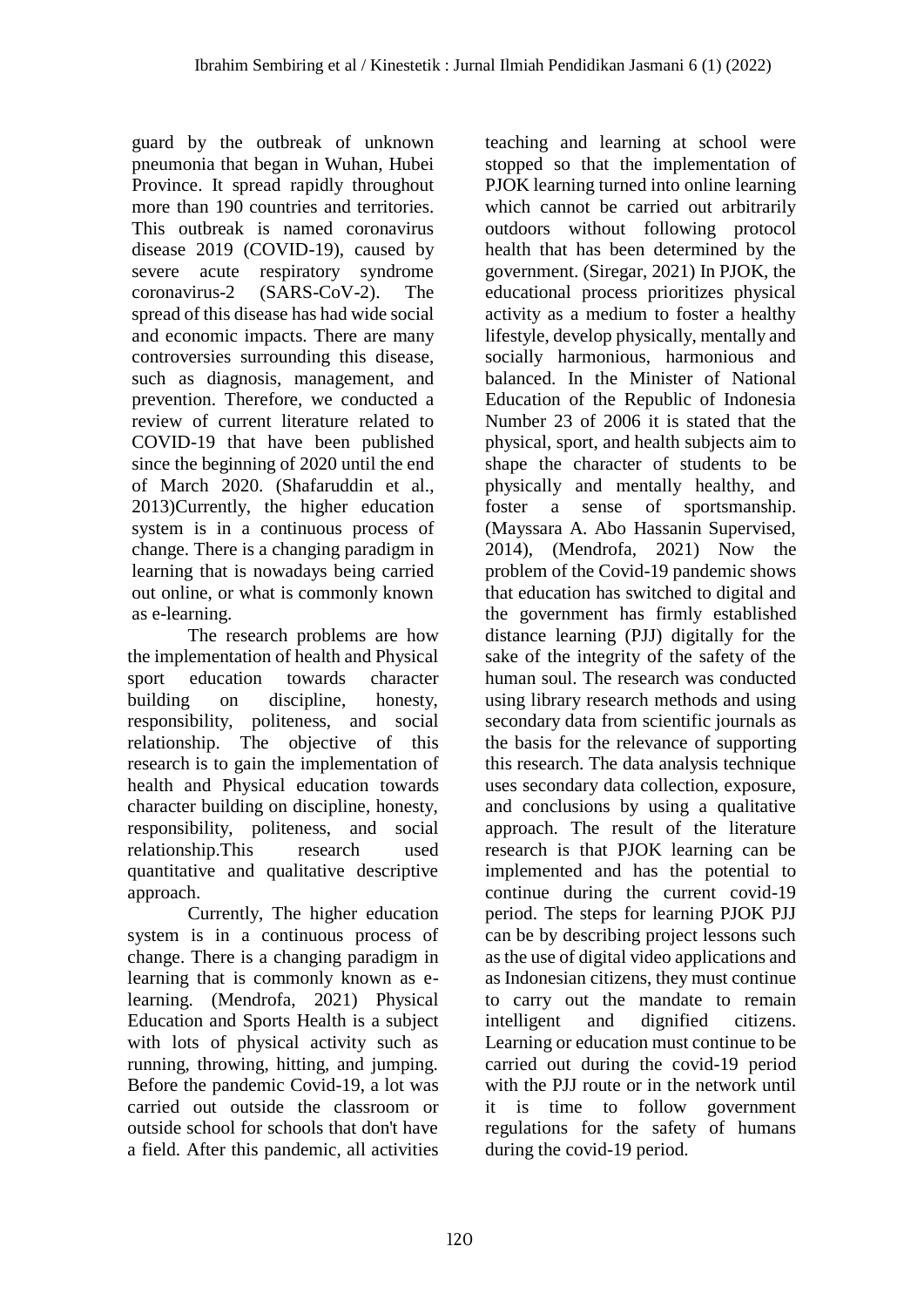#### **METHODS**

The type of research in this research is quantitative with a descriptive research design with survey method. Data collection techniques using a questionnaire. This study aims to determine the perceptions of elementary PE teachers on the implementation of online learning during Covid 19 pandemic in West Nias 2021.

### **Participants**

This research was conducted in West Nias in June 2021. The population in this study were all elementary PE teachers in West Nias.

#### **Sampling Procedures**

The sample was chosen by Quota Sampling Technique, namely the number of population equal to the number of samples by filling out a questionnaire via Google Form totaling 106 people.

#### **Materials and Apparatus**

Data was collected using a questionnaire. The questionnaire in this study was in the form of Likert scale. Based on the opinion of Sugiyono (2009), with Likert scale, the variables to be measured are translated into variable indicators. In statements followed by columns indicating levels: Very Positive, Positive, Moderate, Negative, and Very Negative.

**Table 1.** Questionnaire Statement Scoring **Statement Score**

|          | <b>SA</b> | D | <b>SD</b> |
|----------|-----------|---|-----------|
| Positive |           |   |           |
| Negative |           |   |           |

| Variab<br>les                                         |    | <b>Factors</b>   | <b>Indic</b><br>ator<br>S                 | <b>Number</b><br>of Item<br>$(+)$                       | lte<br>m                               |
|-------------------------------------------------------|----|------------------|-------------------------------------------|---------------------------------------------------------|----------------------------------------|
|                                                       |    | <b>Internal</b>  |                                           |                                                         |                                        |
|                                                       |    |                  | Resp<br>onsi<br>bilit<br>y                | 1,2,3                                                   | 3                                      |
|                                                       |    |                  | Disci<br>plin<br>e                        | 4,5,6                                                   | 3                                      |
|                                                       | a. | Mental           | Hone<br>sty/<br>Spor<br>tsma<br>nshi<br>p | 7,8                                                     | 2                                      |
|                                                       |    |                  | $\overline{\text{H}}$ app<br>ines<br>S    |                                                         | 9,<br>1<br>0<br>3<br>$\mathbf{i}$<br>1 |
| Elementary<br>РE<br>teachers'<br>perception<br>on the | b. | Intellig<br>ence | Achi<br>eve<br>men<br>t                   | 12,1<br>3,14<br>15,1<br>6                               | 5                                      |
| implement<br>ation of<br>online<br>learning<br>during |    |                  | Healt<br>hy<br>lifes<br>tyles             | 17,1<br>8,19<br>20,2<br>1                               | 5                                      |
| Covid 19<br>pandemic<br>in West<br><b>Nias 2021</b>   | c. | Physica<br>1     | Fitne<br>SS                               | 22,2<br>3,24<br>25,2<br>6                               | 5                                      |
|                                                       |    |                  | Physi<br>cal<br>gro<br>wth                | 27,2<br>8,29<br>,<br>30                                 | $\overline{4}$                         |
|                                                       |    |                  | Basic<br>mov<br>es                        | $\overline{\mathbf{3}}$<br>31<br>2,33<br>,<br>34,3<br>5 | 5                                      |
|                                                       |    | <b>External</b>  |                                           |                                                         |                                        |
|                                                       | d. | Social           | Coop<br>erati<br>on                       | 36,3<br>7,38<br>,<br>39,4<br>$\mathbf{0}$               | 5                                      |
|                                                       | e. | Environ<br>ment  | Scho<br>ol                                | 46,4<br>7,48                                            | 3                                      |
| <b>Total</b>                                          |    |                  |                                           | 48                                                      |                                        |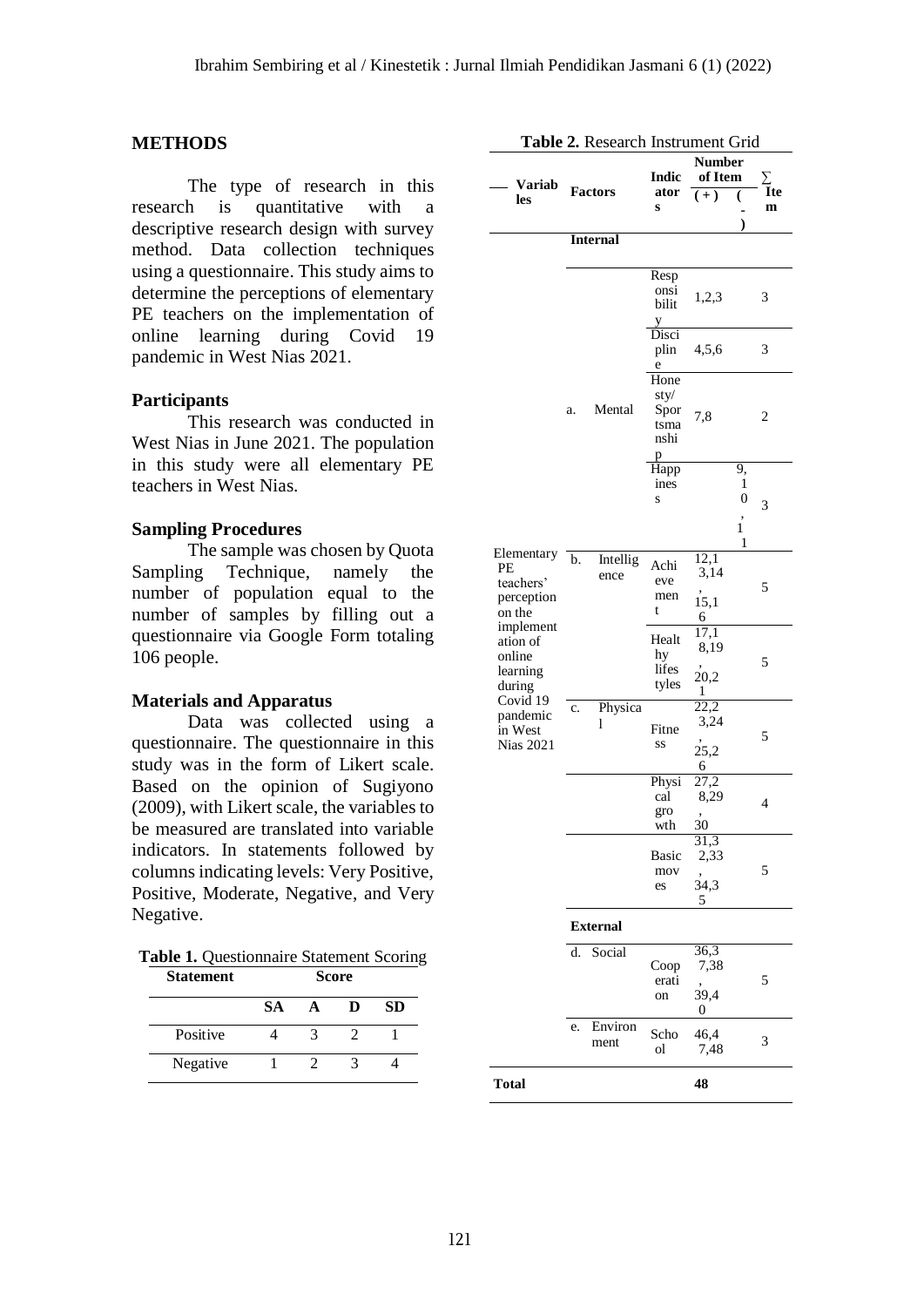# **Design or Data Analysis**

This research is descriptive research with quantitative descriptive data analysis. Descriptive statistical calculations using percentage descriptive statistics. Presentation of data through tables, graphs, diagrams, circles, pictograms, calculation of the mean, mode, median, calculation of deciles, percentiles, calculation of the spread of the average calculation data, standard deviation, and percentage (Sugiyono, 2011).

The method of calculating data analysis is to find the relative frequency of the percentage. Sudijono (Puspayanti, 2017):

$$
P = \frac{f}{N} X 100\%
$$

Description:

- P : Percentage sought (Relative Frequency)
- F : Frequency
- N : Number of Respondents

According to Sudijono (2009) the categorization based on the mean and standard deviation is as follows:

|     | <b>Tabel 3. Scoring Norm</b>           |          |
|-----|----------------------------------------|----------|
| No. | Interval Formula                       | Category |
| 1.  | $X > (M + 1.5 SD)$ Very Positive       |          |
| 2.  | $(M + 0.5 SD) < X$<br>$<$ (M + 1,5 SD) | Positive |
| 3.  | $(M - 0.5 SD) < X$<br>$<$ (M + 0,5 SD) | Moderate |
| 4.  | $(M - 1.5 SD) < X$<br>$<$ (M - 0,5 SD) | Negative |
| 5.  | $X < (M - 1.5 SD)$ Very Negative       |          |

## **RESULT**

The results of the research in this study were measured by 106 (elementary) respondents and 48

statement questions, ranging from 1 to 4. The result of statistical analysis of elementary school research data as a whole obtained an average (mean)  $=$ 123.70, median = 115.50, mode = 192. standard deviation  $= 42.93$ . While the research data for Junior High School as a whole obtained an average (mean) = 81.57, median  $= 74$ , mode  $= 71$ , standard deviation  $= 26.73$ . The data is then made into categories or groups according to existing levels, consisting of 5 categories, namely: very positive, positive, moderate, negative, and very negative. The distribution table of the results of the PE teachers' perception research on the implementation of online learning during Covid 19 pandemic in West Nias 2021 can be categorized as follows:

**Table 4.** Description of PE Teachers' **Perception** 

| Score       | Category         | Total | Percentage<br>(%) |
|-------------|------------------|-------|-------------------|
| X > 188     | Very<br>positive | 9     | 8%                |
| 145 - 187   | Positive         | 28    | 26%               |
| $102 - 144$ | Moderate         | 25    | 24%               |
| 59 - 101    | Negative         | 44    | 42%               |
| X < 58      | Very<br>negative |       | $0\%$             |
|             | Total            | 106   | 100%              |

The results of the study when displayed in the form of a diagram can be



**Fig 1.** Graphic of Teachers' Perception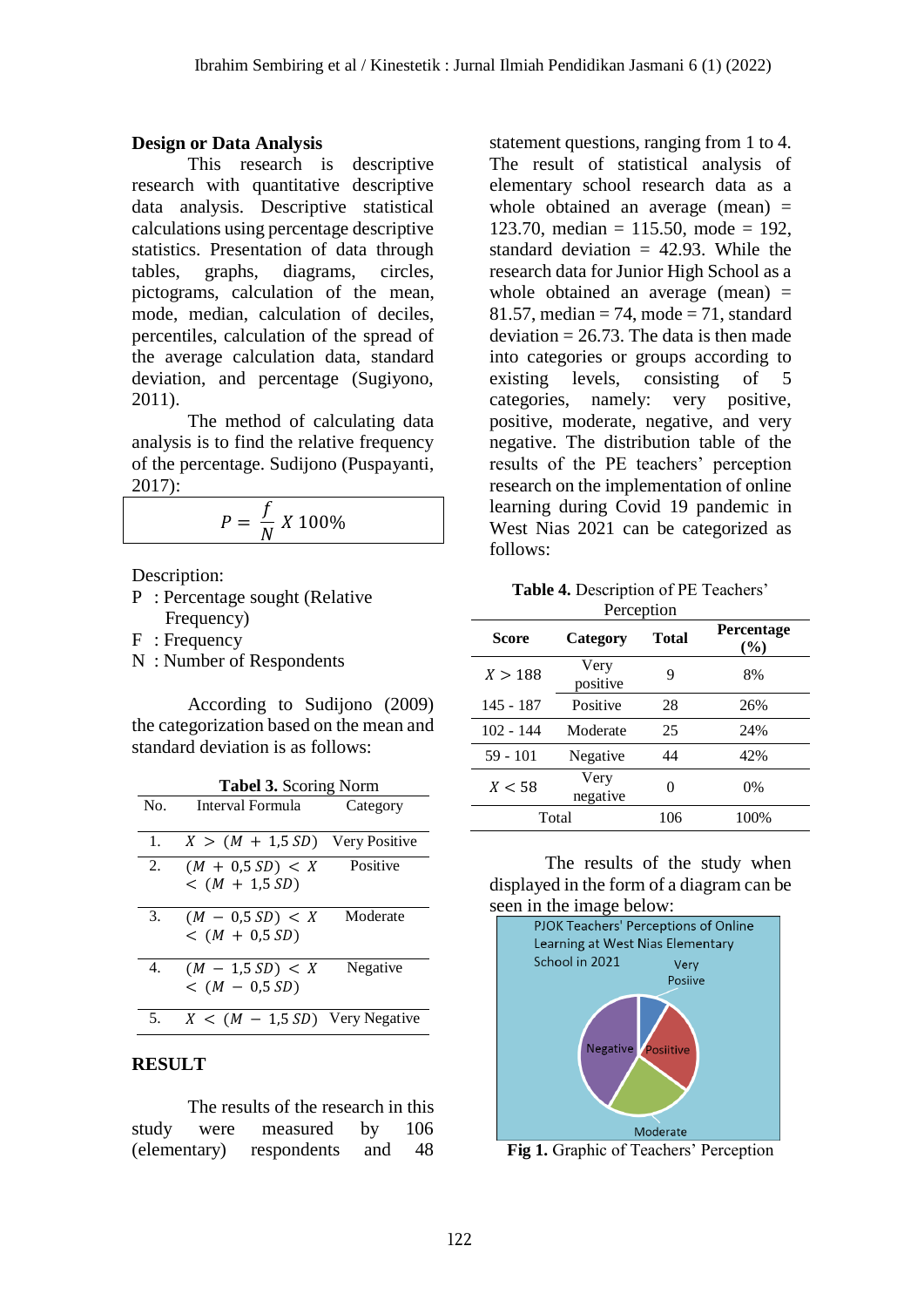Based on the table above, the perception of PE teachers on the implementation of online learning during the Covid-19 Pandemic in West Nias in 2021 was in the very positive category with a percentage of 8% or 12 teachers, a positive category with a percentage of 26% or 28 teachers , the medium category with a percentage of 24% or 25 teachers, and the negative category with a percentage of 42% or 44 teachers. These results mean that the teacher states that online learning during the COVID-19 pandemic has a negative impact. The factors that influence this result are

#### **Internal Factors**

The effect of internal factors in this study was measured by 35 statement items. The results of statistical analysis of research data for PE teachers in elementary schools obtained an average  $(mean) = 89.71$ , median = 78.50, mode = 140, standard deviation  $= 30.99$ . While the results of statistical analysis of research data for PE teachers in junior high school obtained an average (mean)  $= 56.45$ , median  $= 50.50$ , mode  $= 49$ , standard deviation = 20.22. The distribution table of research results on internal factors can be categorized as follows:

**Table 5.** description of Internal Factors Research Results

| Score       | Category         | <b>Total</b> | Percentage<br>(%) |
|-------------|------------------|--------------|-------------------|
| X > 143     | Very<br>positive | 0            | 0%                |
| $116 - 142$ | Positive         | 30           | 28%               |
| 88 - 115    | Moderate         | 19           | 18%               |
| $61 - 87$   | Negative         | 32           | 29%               |
| X < 60      | Very<br>negative | 25           | 24%               |
|             | Total            | 106          | 100%              |



**Fig 2.** Graphic of Internal Factors

#### **Mental Indicator**

The effect of internal factors in this study was measured by 11 statement items. The results of statistical analysis of research data for PE teachers in elementary schools obtained an average  $(mean) = 34.41$ , median = 35, mode = 32, standard deviation  $= 6.67$ .

**Table 6.** Description of Mental Indicator Research Results

| Score     | Category         | <b>Total</b> | Percentage<br>(%) |
|-----------|------------------|--------------|-------------------|
| X > 44    | Very<br>positive | 10           | 9%                |
| $39 - 43$ | Positive         | 22           | 21%               |
| $34 - 38$ | Moderate         | 28           | 26%               |
| $29 - 33$ | Negative         | 28           | 26%               |
| X < 28    | Very<br>negative | 18           | 17%               |
|           | Total            | 106          | 100%              |



**Fig 3.** Graphic of Mental Indicator

#### **Intelligence Indicator**

The effect of internal factors in this study was measured by 10 statement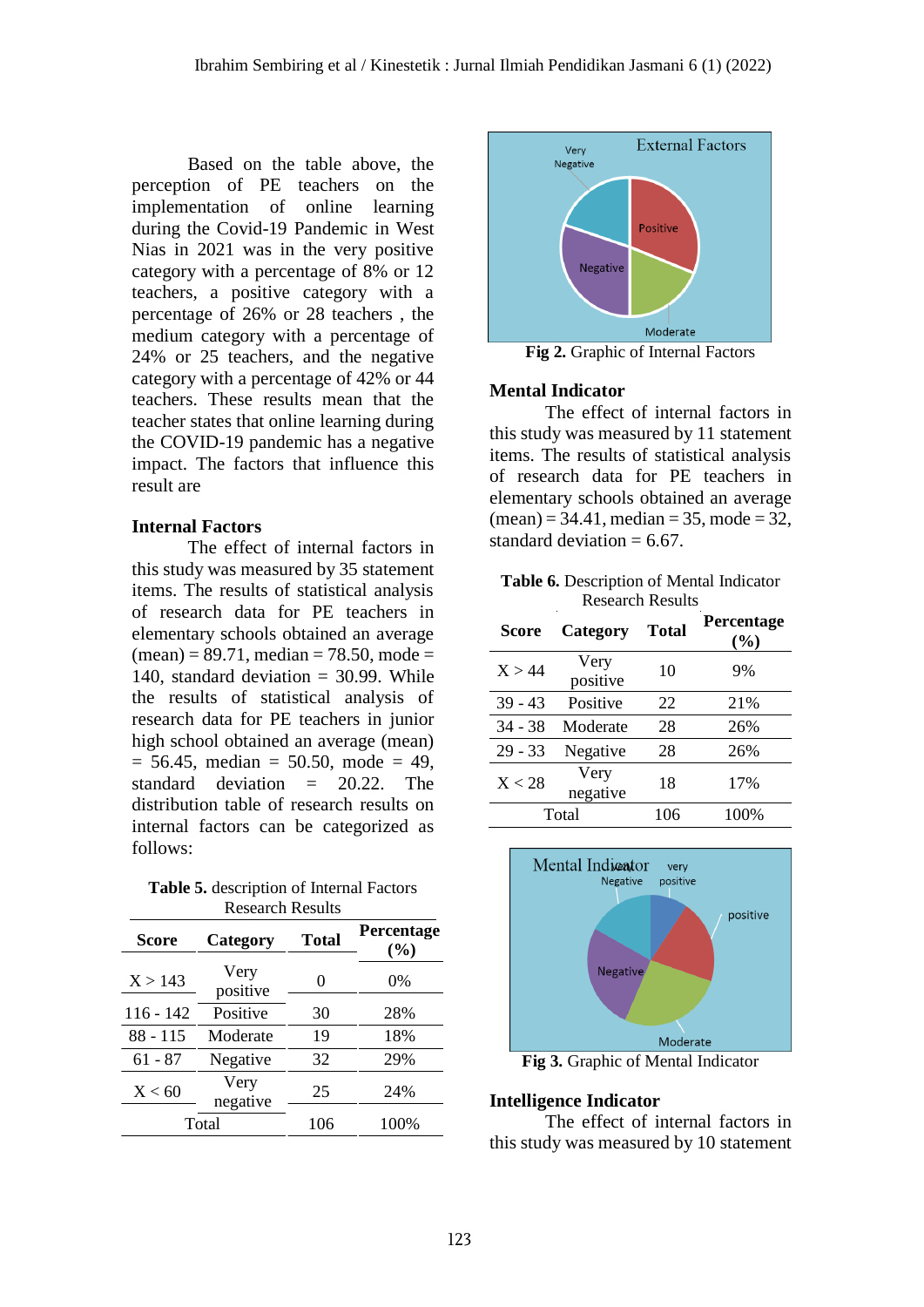items. The results of statistical analysis of research data for PE teachers in elementary schools obtained an average  $(mean) = 23.21$ , median = 21.00, mode = 10, standard deviation  $= 10.28$ .

| Table 7. Description of Intelligence |  |
|--------------------------------------|--|
| Indicator Research Results           |  |

| Score     | <b>Category Total</b> |     | Percentage<br>(%) |
|-----------|-----------------------|-----|-------------------|
| X > 42    | Very<br>positive      | 0   | 0%                |
| $32 - 41$ | Positive              | 31  | 29%               |
| $22 - 31$ | Moderate              | 20  | 19%               |
| 13 - 21   | Negative              | 31  | 29%               |
| X < 12    | Very<br>negative      | 24  | 23%               |
|           | Total                 | 106 | 100%              |



**Fig 4.** Graphic of Intelligence Indicator

#### **Physical Indicator**

The effect of internal factors in this study was measured by 14 statement items. The results of statistical analysis of research data for PE teachers in elementary schools obtained an average  $(mean) = 32.09$ , median = 25.50, mode = 14, standard deviation  $= 15.81$ .

**Table 8.** Description of Physical Indicator Research Results

| Score     | Category         | Total             | Percentage<br>(%) |
|-----------|------------------|-------------------|-------------------|
| X > 60    | Very<br>positive | $\mathbf{\Omega}$ | $0\%$             |
| $45 - 59$ | Positive         | 33                | 31%               |
| $31 - 44$ | Moderate         | 15                | 14%               |

| $17 - 30$ | Negative         | 34  | 32%  |
|-----------|------------------|-----|------|
| X < 16    | Very<br>negative | 24  | 23%  |
|           | Total            | 106 | 100% |



**Fig 5.** Graphic of Physical Indicator

#### **External Factor**

The effect of internal factors in this study was measured by 13 statement items. The results of statistical analysis of research data for PE teachers in elementary schools obtained an average  $(mean) = 33.99$ , median = 34, mode = 50, standard deviation  $= 12.69$ .

| <b>Table 9.</b> Description of External Factor |
|------------------------------------------------|
| <b>Research Results</b>                        |

| Score     | Category         | <b>Total</b>      | Percentage<br>(%) |
|-----------|------------------|-------------------|-------------------|
| X > 56    | Very<br>positive | $\mathbf{\Omega}$ | 0%                |
| $45 - 55$ | Positive         | 33                | 31%               |
| $34 - 44$ | Moderate         | 20                | 19%               |
| $23 - 33$ | Negative         | 32                | 30%               |
| X < 22    | Very<br>negative | 21                | 20%               |
| Total     |                  | 106               | 100%              |



**Fig 6.** Graphic of External Factor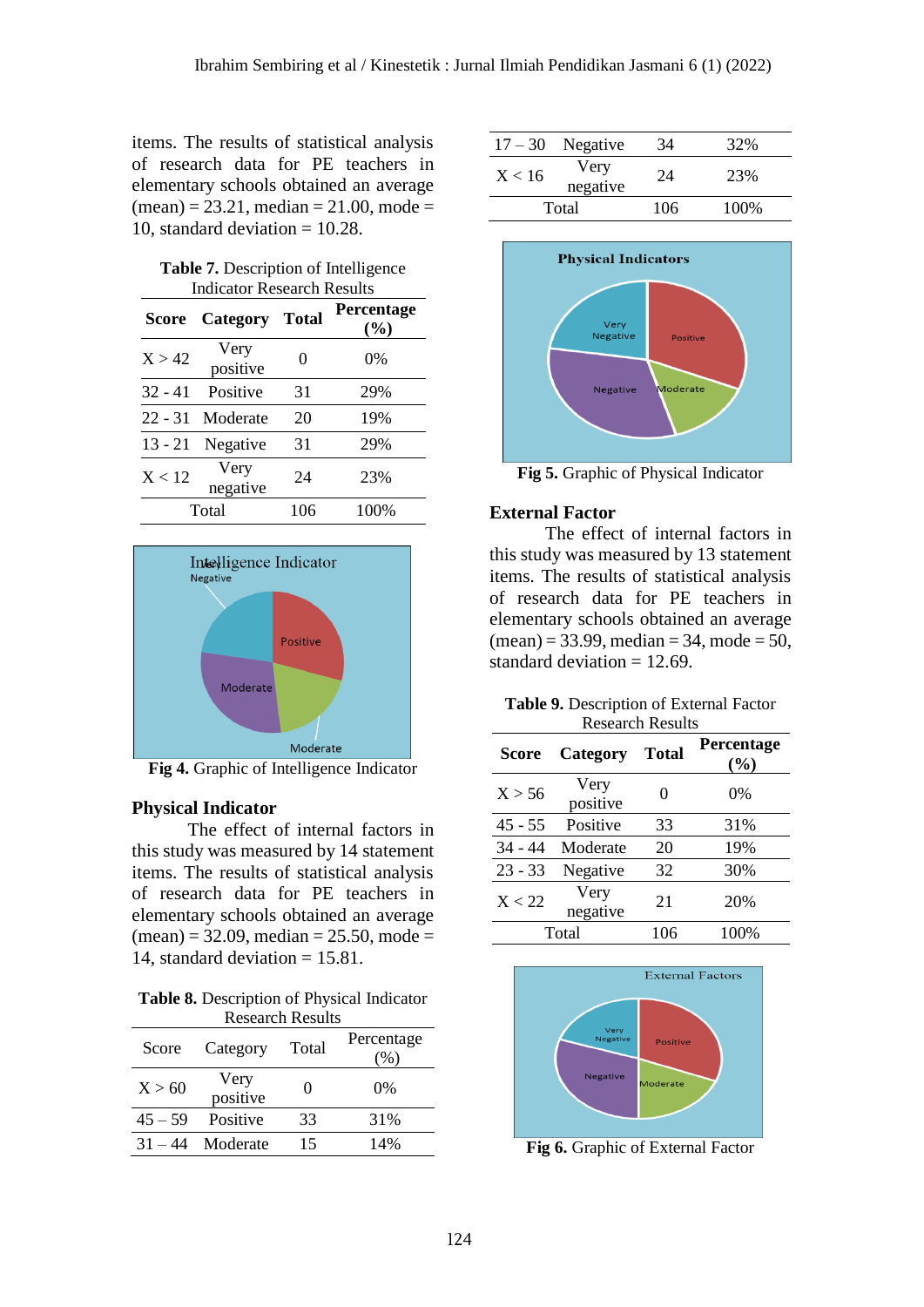### **Environment Indicator**

The effect of internal factors in this study was measured by 3 statement items. The results of statistical analysis of research data for PE teachers in elementary schools obtained an average  $(mean) = 7$ , median = 3, mode = 3. standard deviation  $= 3.60$ .

| Table 9. Description of Environment |  |
|-------------------------------------|--|
| <b>Indicator Research Results</b>   |  |

| Score     | Category         | <b>Total</b> | <b>Percentage</b><br>$(\%)$ |
|-----------|------------------|--------------|-----------------------------|
| X > 44    | Very<br>positive | 0            | $0\%$                       |
| $35 - 43$ | Positive         | 37           | 35%                         |
| $26 - 34$ | Moderate         | 15           | 14%                         |
| $17 - 25$ | Negative         | 15           | 14%                         |
| X < 16    | Very<br>negative | 39           | 37%                         |
| Total     |                  | 106          | 100%                        |



**Fig 7.** Graphic of Environment Indicator

## **DISCUSSION**

The results of the research on teacher perceptions are in the very positive category with a percentage of 8% or 12 teachers, a positive category with a percentage of 26% or 28 teachers, a medium category with a percentage of 24% or 25 teachers, a negative category with a percentage of 42% or 44 teachers, and a very negative category with a percentage of 0% or 0 teachers. These

results mean that some of the teacher's perceptions are negative.

The negative result means that more than half of primary school PE teachers state that online learning for Physical Education and Sports is completely ineffective and not yet positive. This can be seen in online learning in elementary schools in West Nias Regency, almost most of the teachers do not understand a good online learning process. Teachers are more proficient with face-to-face learning compared to online because it is the first time teachers use online learning at school. So that students also experience difficulties in receiving online learning. This is because the majority of students, especially in elementary schools, do not have and do not understand the use of media communication tools due to the economic factors of parents or children who have not supported their children to take online learning. Finally, students cannot communicate with the teacher regarding the material being conveyed. The teacher only provides material through the assignment method by asking students to come to school to take material from the teacher and study it at home.

### **CONCLUSION**

Based on the overall results of the study, it was concluded that the perception of PE teachers on the implementation of online learning during the Covid-19 pandemic at the West Nias 2021 was in the very positive category with a percentage of 8% or 12 teachers, a positive category with a percentage of 26% or 28 teachers, a category positive for a percentage of 26% or 28 teachers. The average percentage is 24% or 25 teachers, the negative category is 42% or 44 teachers, and the very negative category is 0% or